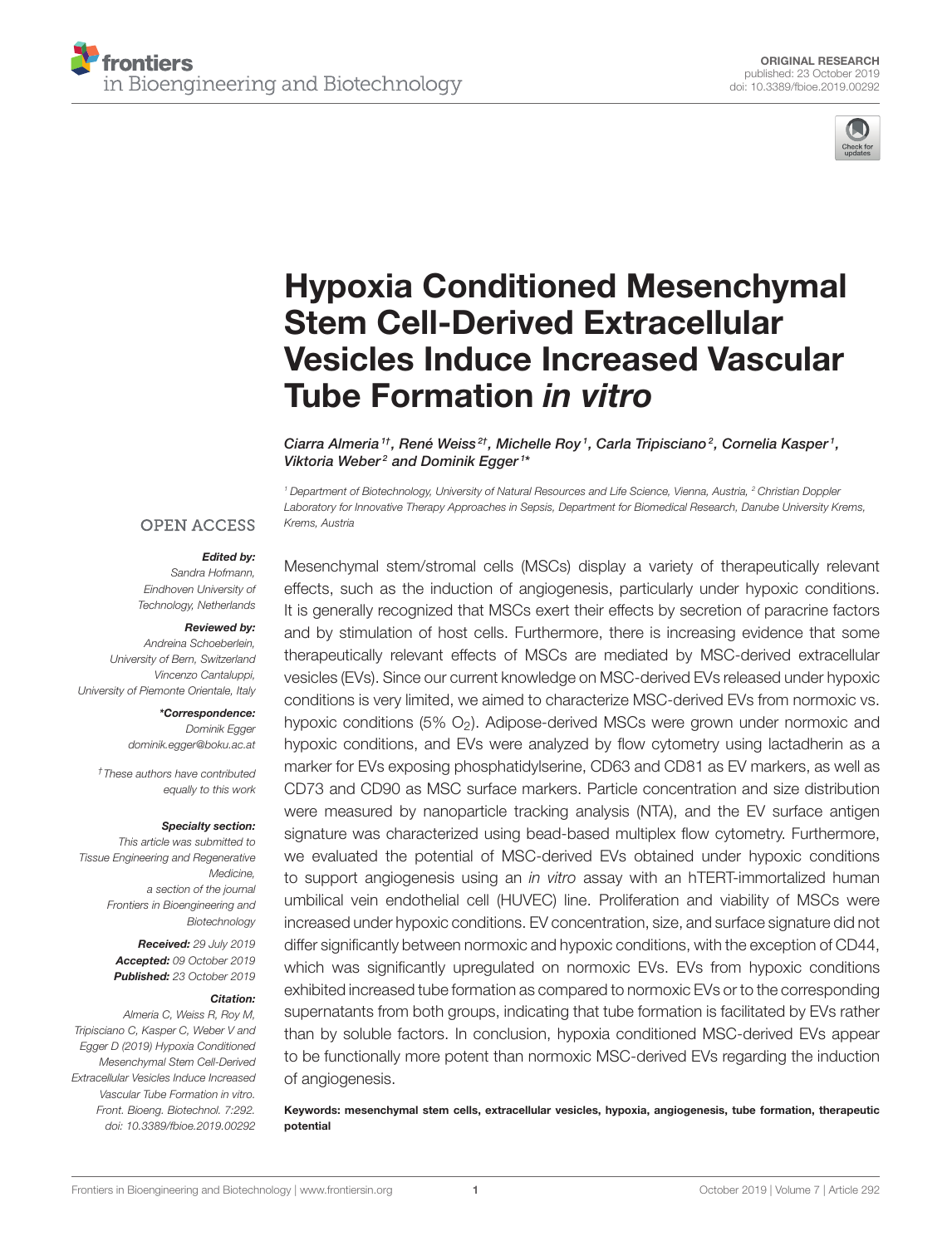# INTRODUCTION

The application potential of mesenchymal stem cells (MSCs) in regenerative cell-based therapies has been gaining substantial interest [\(Squillaro et al., 2016;](#page-10-0) [Mastrolia et al., 2019\)](#page-10-1). Advances in MSC research have provided evidence that the therapeutic effects are largely independent of the physical proximity of administered MSCs to their target tissues, but can rather be attributed to trophic effects provided by MSCs upon secretion of EVs as well as soluble factors, such as cytokines and growth factors (Gnecchi et al., [2008;](#page-10-2) [Karp and Teol, 2009;](#page-10-3) [Wagner et al., 2009;](#page-11-0) Williams and Hare, [2011\)](#page-11-1).

EVs are released by almost all cell types. Three EV subgroups have been discriminated according to their size, and biogenesis: (i) apoptotic bodies  $(>1,000 \text{ nm})$  released during early apoptosis; (ii) microvesicles (100 to 1,000 nm) formed via outward budding of the plasma membrane; and (iii) exosomes (40 to 100 nm) secreted after fusion of multivesicular bodies with the plasma membrane [\(Cocucci and Meldolesi, 2015\)](#page-9-0). Since these subgroups can overlap in size, and as markers for their unambiguous discrimination are lacking, the generic term extracellular vesicles is used to describe both exosomes and MVs in the context of this study [\(Thery et al., 2018\)](#page-11-2).

The heterogeneity of EVs mandates a combination of methods for their characterization [\(Yeo et al., 2013;](#page-11-3) [Thery et al., 2018\)](#page-11-2). Flow cytometry enables the detection and characterization of EVs with regard to the expression of EV markers [\(Thery et al.,](#page-11-4) [2009;](#page-11-4) [Wyss et al., 2014;](#page-11-5) [Dragovic et al., 2015\)](#page-9-1) and cellular origin [\(Weiss et al., 2018\)](#page-11-6). Nanoparticle tracking analysis (NTA), commonly used to determine the average size distribution and number of particles in suspension based on their Brownian motion, has been adapted for the characterization of EVs. While NTA is well suited for screening purposes, it fails to provide information on EV-specific molecular properties (Dragovic et al., [2011;](#page-9-2) [Sokolova et al., 2011\)](#page-10-4). Genomic and proteomic profiling has demonstrated that EVs carry host-specific cargo, including mRNAs, miRNAs, lipids and proteins [\(Théry et al.,](#page-11-7) [2002;](#page-11-7) [Subra et al., 2007;](#page-11-8) [Simpson et al., 2008\)](#page-10-5), which can be transferred to recipient cells and alter their phenotype (Valadi et al., [2007\)](#page-11-9). Multiplex bead-based flow cytometry has recently been introduced to characterize the surface marker profile of EVs, which mediates the interaction of EVs with their target cells [\(Wiklander et al., 2018\)](#page-11-10) and is relevant to understand the molecular content and related functions of subsets of EVs and to identifying potential EV subsets with a defined therapeutic activity.

Previous reports have convincingly shown that the quality and therapeutic function of human MSCs are impacted by the isolation methods and culture conditions, as well as by the age and genetic traits of the donors [\(Dufrane, 2017;](#page-9-3) [Liu et al.,](#page-10-6) [2017\)](#page-10-6). Several in vitro studies have demonstrated a significantly higher proliferative activity of MSCs cultured under hypoxia (1-10%  $O_2$ ) as compared to normoxia (21%  $O_2$ ) [\(Nekanti et al.,](#page-10-7) [2010\)](#page-10-7). Hypoxic preconditioning of MSCs generates distinctive changes in stem cell characteristics and influences the secretion of cytokines and growth factors [\(Kinnaird et al., 2004\)](#page-10-8). It has therefore been suggested that the biological activity of MSCderived EVs differs depending on the cell source and culture parameters, such as medium composition, oxygen content, duration of culture, as well as shear stress [\(Patel et al., 2017\)](#page-10-9). Along this line, EV release from several human cancer cell lines was enhanced in hypoxia  $(1\% \text{ O}_2)$  [\(Salomon et al., 2013;](#page-10-10) [Endzelins et al., 2018;](#page-9-4) [Kilic et al., 2018\)](#page-10-11). Similar findings were reported for the release of EVs from hypoxic MSCs cultured in serum-free media [\(Lo Sicco et al., 2017\)](#page-10-12), which was accompanied by an increased hypoxia-inducible factor 1-alpha (HIF-1-alpha) activation. It is therefore recognized that the cargo incorporated into EVs is regulated by hypoxic preconditioning, which ultimately affects their angiogenic potential, as well as their immunomodulatory and regenerative properties (King et al., [2012;](#page-10-13) [Yu et al., 2012;](#page-11-11) [Bian et al., 2014\)](#page-9-5). Likewise, the EV surface protein profile may vary with the culture conditions, but studies on changes of EV surface proteins under normoxic/hypoxic conditions are lacking to date. Since EV surface molecules are crucial in mediating the interaction of EVs with their target cells, we characterized the surface signature of EVs from adipose-derived MSC culture supernatants generated under normoxic (21%  $O_2$ ) and hypoxic (5%  $O_2$ ) conditions and further investigated whether EVs derived from a hypoxic environment can increase vascular tube formation in HUVECs.

### MATERIALS AND METHODS

#### Cell Culture

The use of human tissue was approved by the ethics committee of the Medical University Vienna, Austria (EK Nr. 957/2011, 30 January 2013), and all donors gave written consent. Human MSCs were isolated within 8h after surgery as previously described [\(Egger et al., 2017\)](#page-9-6). MSCs from 6 donors (aged 20– 70) were cultivated in standard medium composed of MEM alpha (Thermo Fisher Scientific, Waltham, MA, USA), 0.5% gentamycin (Lonza, Basel, Switzerland), 2.5% human platelet lysate (PL BioScience, Aachen, Germany; filtered through 0.2µm filters according to the data sheet provided by the manufacturer; **[Supplementary Figure 1](#page-9-7)**) and 1 IU/ml heparin (Ratiopharm, Ulm, Germany) in humidified atmosphere at 37 $\mathrm{^{\circ}C}$ , 5%  $\mathrm{CO}_2$ and 21% or 5%  $O_2$ , and cryo-preserved in liquid nitrogen as previously described [\(Neumann et al., 2014\)](#page-10-14). Upon use, MSCs were thawed and subcultivated once, resulting in passage 2. Cells intended for cultivation at 5%  $O_2$  were isolated and subcultivated at 5% O<sup>2</sup> until seeding. To characterize MSC-derived EVs, MSCs (passage 2) were seeded at a density of 3,000 cells/cm<sup>2</sup> into 12 well plates (TPP, Trasadingen, Switzerland) ( $n = 4$  each) and cultivated in 2 ml standard medium at 21 or 5%  $O_2$  for 6 days. The medium was completely exchanged every second day, and medium without cells served as control. The supernatants were stored at −20◦C until further use.

**Abbreviations:** EVs, Extracellular vesicles; HUVECs, human umbilical vein endothelial cells; LA, lactadherin; MFI, median fluorescence intensity; MSCs, mesenchymal stem cells; NTA, nanoparticle tracking analysis; PS, phosphatidylserine; VEGF, vascular endothelial growth factor.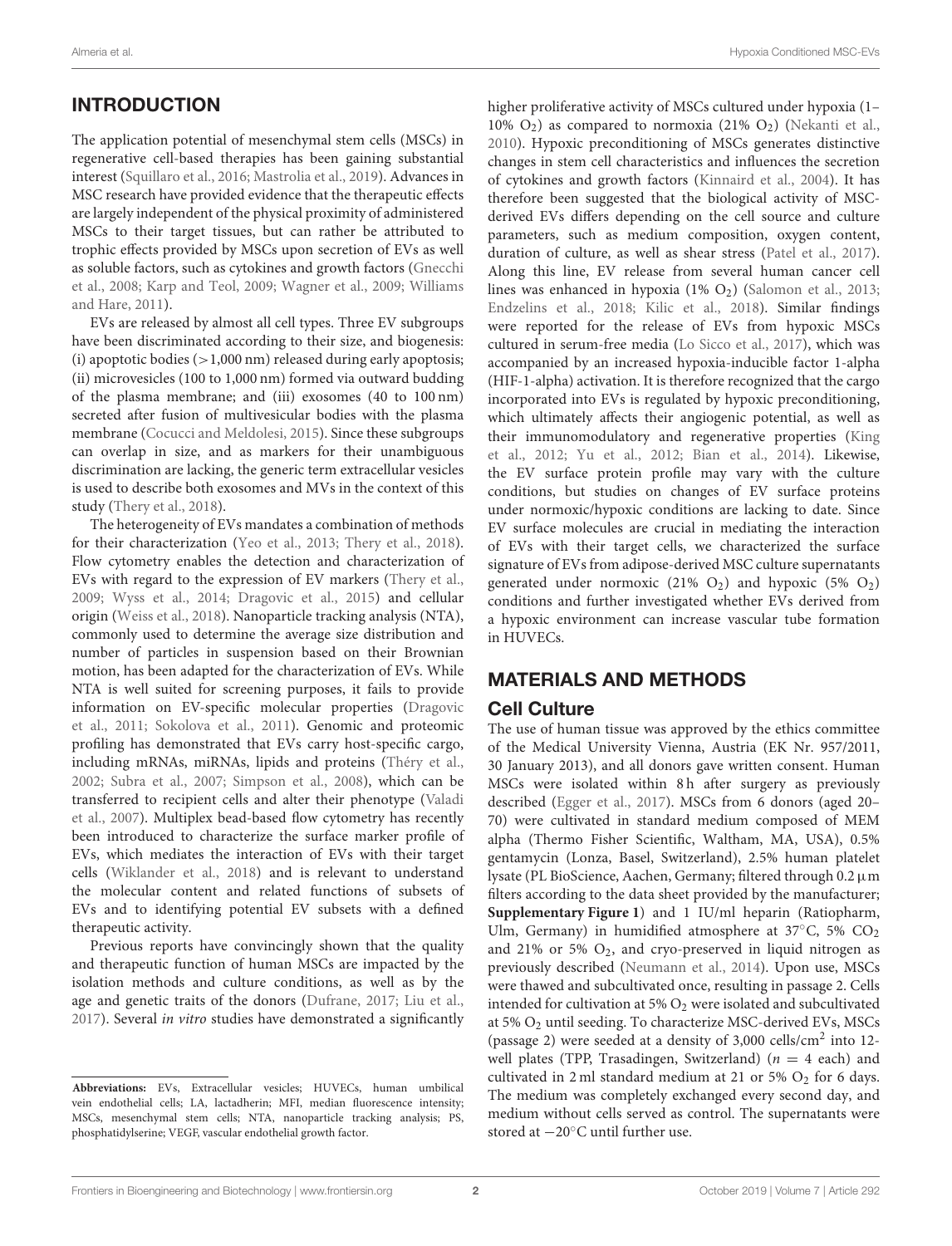#### Viability Assay

MSCs were seeded into a 96-well plate at a density of 3,000 cells/cm<sup>2</sup> and incubated at 21 or 5%  $O_2$  for 6 days. Viability was assessed using the resazurin-based TOX8 kit (Sigma Aldrich) according to the manufacturer's instructions. Fluorescence intensity at 560/590 nm was determined using a plate reader (Tecan, Männedorf, Switzerland) after 2 h incubation at 37◦C (5 or 21%  $O_2$ ) with gentle shaking. The cell number was calculated based on a calibration curve.

#### Isolation of Extracellular Vesicles

MSCs were cultured as described above. MSC supernatants were centrifuged at 500 g for 5 min and at 1,500 g for 15 min at room temperature (RT) in order to remove cells and debris. The resulting supernatant was stored at −20◦C until further characterization by flow cytometry and NTA. EVs isolated from the supernatant of MSCs cultured for 72 h in vesicle-depleted standard medium under normoxic and hypoxic conditions were subjected to an additional centrifugation step at 100,000 g, 4◦C for 90 min using a Sorvall WX 80 ultracentrifuge with SW 32 Ti rotor (Beckman Coulter Inc., CA). The resulting pellet was resuspended in 1 ml phosphate buffered saline (PBS; Thermo Fisher Scientific) and stored at −20◦C prior to use in tube formation assays (**[Figure 1](#page-2-0)**).

### Flow Cytometric Characterization of Stem Cell-Derived Extracellular Vesicles

Lactadherin was used as a marker for cell-surface derived EVs [\(Tripisciano et al., 2017;](#page-11-12) [Weiss et al., 2018\)](#page-11-6), since the large majority of the EV population that can be detected by flow cytometry (i.e., EVs larger than 250 nm) expose phosphatidylserine (PS). Cell culture supernatants were stained with FITC-conjugated lactadherin (LA) to detect PS, as well as with the following MSC surface markers: CD73-PE (Beckman Coulter, Brea, CA), CD90-APC-AF750 (Beckman Coulter), CD63-AF647 (Biolegend, San Diego, CA, USA) and CD81- PerCPCy 5.5 (Biolegend). CD41-PC7 (Beckman Coulter) was used as a marker for platelet-derived EVs. All antibodies used in this study and their respective fluorochromes are specified in **[Supplementary Table 1](#page-9-7)**. Staining was performed for 15 min in the dark, and antibodies were centrifuged at 17,000 g for 10 min before use. Stained samples were diluted 5-fold in PBS, and analyzed on a Gallios flow cytometer (Beckman Coulter) equipped with 405, 488, and 638 nm lasers. Fluorescent-green silica particles (1.0, 0.5, 0.3  $\mu$ m; excitation/emission 485/510 nm; Kisker Biotech, Steinfurt, Germany) were used for calibration, the triggering signal was set to forward scatter/size, and the EV gate was set below the  $1 \mu m$  bead cloud as previously described [\(Tripisciano et al., 2017;](#page-11-12) [Weiss et al., 2018\)](#page-11-6) and as shown in **[Figure 3A](#page-4-0)**. Data were acquired for 3 min at a flow rate of 10 µl/min and analyzed using the Kaluza Software (Beckman Coulter). EVs were identified as LA-positive events in the EV gate. To confirm that the signals in the EV fraction were indeed dependent on the presence of intact EVs, a detergent lysis control was included by treatment of the MSC supernatant with 0.25% TritonX-100 to lyse vesicles. Buffer controls, isotype controls, and single stainings of specific monoclonal antibodies are shown in **[Supplementary Figure 2](#page-9-7)**.

# Nanoparticle Tracking Analysis

The particle concentration and size distribution of MSCderived EVs was determined in cell culture supernatants using nanoparticle tracking analysis (NTA; Zeta View, Particle Metrix, Inning, Germany). Measurements were performed at RT using the following instrument settings: 80 (sensitivity), 1,000 (maximal area), 5 (minimal area), and 25 (brightness). Data were acquired in one cycle of measurement over 11 positions and were analyzed using the software ZetaView version 8.04.02.

# Bead-Based Multiplex Exosome Flow Cytometry Assay

MSCs were seeded at 3,000 cells/cm<sup>2</sup> in passage 2 and cultivated for 72 h. The cell culture supernatants were subjected to bead-based multiplex EV analysis by flow cytometry (MACSPlex Exosome Kit, human; Miltenyi Biotec, Bergisch Gladbach, Germany). To obtain samples for EV characterization, supernatants were pre-cleared according to manufacturer's recommendation. Pre-cleared cell culture supernatants were incubated with 15 µl of MACSPlex Exosome Capture Beads containing 39 different antibody-coated bead subsets and with 15 µl MACSPlex Exosome Detection Reagent containing APCconjugated CD9, CD63, and CD81 for 1 h with gentle agitation

<span id="page-2-0"></span>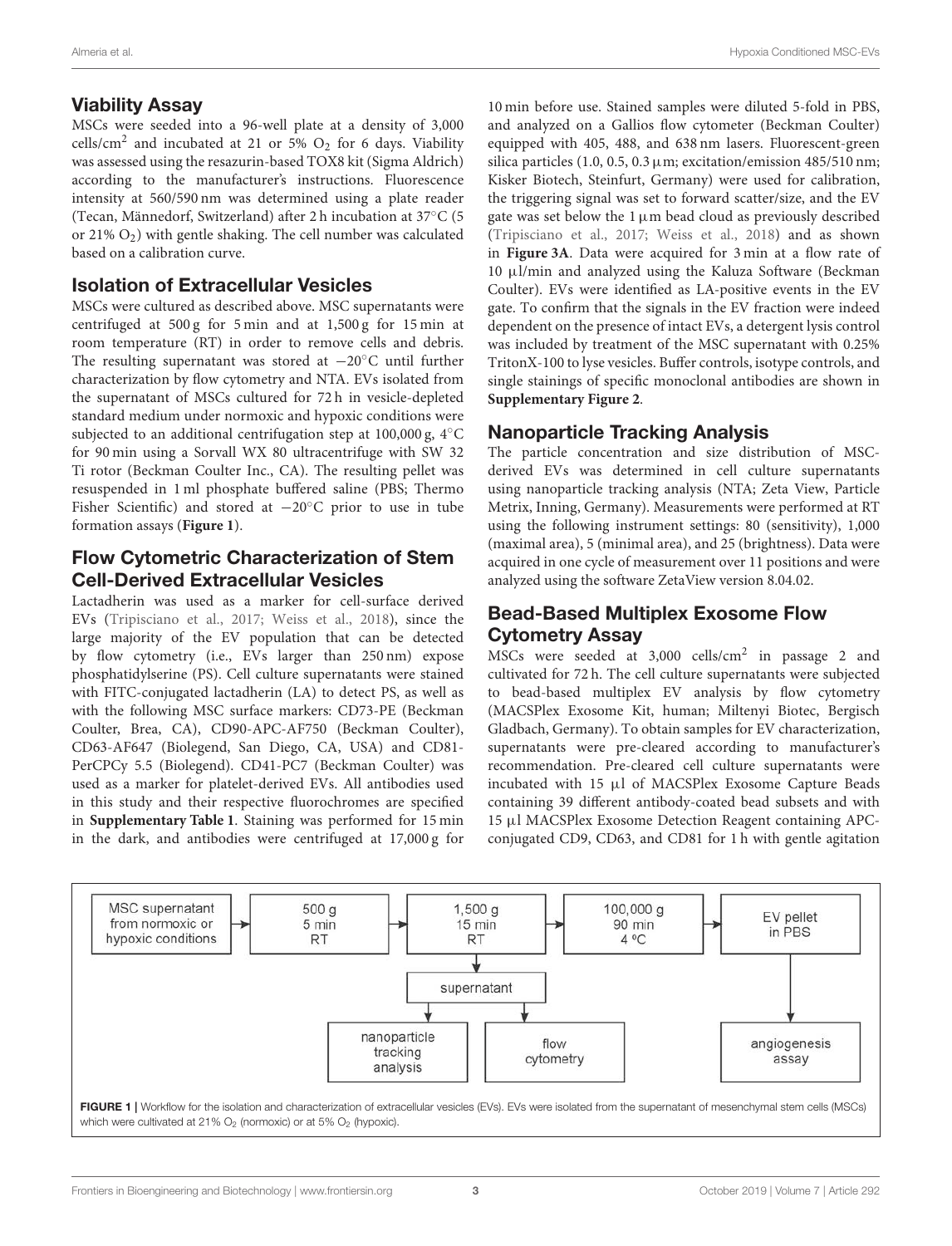at RT. Beads were washed with 1 ml of MACSPlex Buffer prior to flow cytometric analysis (CytoFLEX LX, Beckman Coulter). Raw APC median fluorescence intensity (MFI) for all surface epitope capture bead subsets was corrected by subtracting the corresponding MFI values obtained for isotype control beads. All antibodies and the respective fluorochromes are specified in **[Supplementary Table 1.](#page-9-7)**

#### Angiogenesis Assay

MSCs from one donor (female, 28) were cultured in standard medium for 72 h under normoxic or hypoxic conditions at 37◦C and 5%  $CO_2$  ( $n = 5$ ). As EV fractions were normalized regarding their protein content (see below), the medium was centrifuged at 100,000 g for 14 h at 4◦C prior to use in order to deplete any non-MSC-derived protein components derived from medium supplements. Culture supernatants were collected and subjected to serial centrifugation at 500 g for 5 min, for 1,500 g for 15 min, and for 90 min at 100,000 g at 4◦C (Sorvall WX 80 ultracentrifuge, SW 32 Ti rotor, Beckman Coulter) to pellet EVs. The EV pellet was resuspended in PBS. For the tube formation assay, immortalized HUVECs [\(Schiller et al., 2009\)](#page-10-15) were seeded at a density of 3.5  $\times$  10<sup>5</sup> cells/ml onto growth factor reduced Matrigel (Corning, New York, USA) in an ibidi µ-plate Angiogenesis 96 Well (Ibidi, Gräfelfing, Germany). HUVECs were treated with EVs (corresponding to  $100 \mu$ g/ml protein), with EV-depleted supernatant (100  $\mu$ g/ml protein; both from normoxic or hypoxic culture), with 100 ng/ml vascular endothelial growth factor (VEGF) in endothelial cell growth medium (EGM-2; Lonza) as positive control, and with PBS as negative control. Cells were incubated for 16 h and stained with calcein acetoxymethyl ester (calcein-AM, Sigma Aldrich). Fluorescence images were obtained at excitation/emission wavelengths of 490/515 nm with an inverted fluorescence microscope (DM IL LED by Leica, Wetzlar, Germany). The tube characteristics were analyzed and quantified using the Angiogenesis Analyzer toolset in ImageJ (version 1.52, NIH, Baltimore, MD, USA) [\(Carpentier, 2012\)](#page-9-8).

<span id="page-3-0"></span>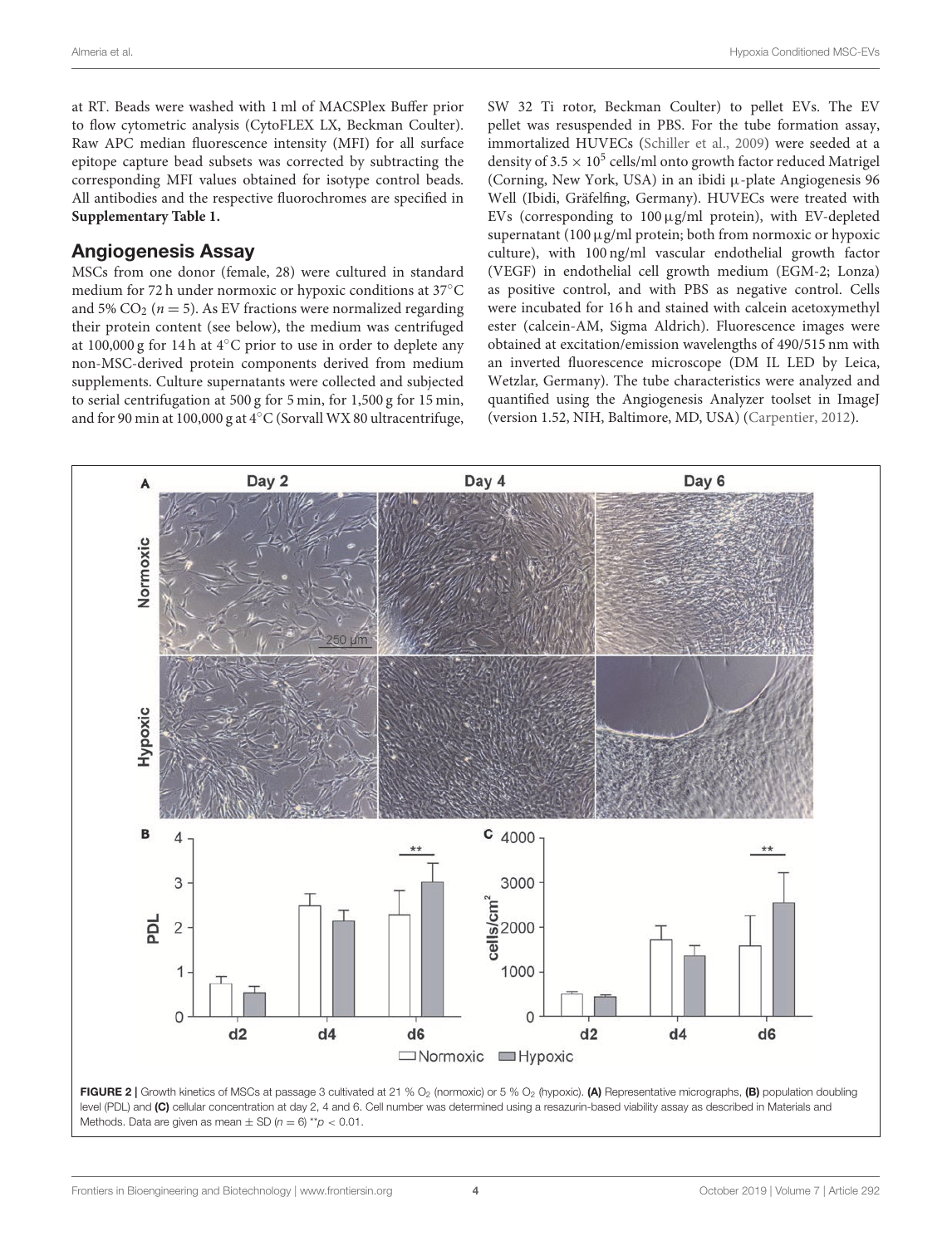#### Statistical Analysis

Statistical analysis was performed using GraphPad Prism version 7.02 (La Jolla, CA, USA). Data are presented as mean ± standard deviation (SD). For multiple comparisons, repeated measures two-way ANOVA followed by Tukey's multiple comparisons test was used to assess the increase/decrease within one group over time (time effect), while Bonferroni's multiple comparisons test was used to assess the difference between normoxic/hypoxic conditions at a given time point (group effect). Significance was accepted at  $p \leq 0.05$ .

#### RESULTS

# Cultivation of MSCs Under Normoxic and Hypoxic Conditions

MSCs were grown under normoxic or hypoxic conditions for 6 days. Micrographs of the cells suggest a higher proliferation rate of MSCs under hypoxic conditions. After reaching confluence on day 4, the cells started to detach by day 6 (**[Figure 2A](#page-3-0)**). Both, the population doubling level (PDL) (normoxic 2.3  $\pm$ 0.5 vs. hypoxic  $3.0 \pm 0.4$ ; **[Figure 2B](#page-3-0)**) and the cell density were



<span id="page-4-0"></span>FIGURE 3 | Flow cytometric characterization of MSC-derived EVs. (A) Flow cytometric characterization was performed with fluorescent-green silica particles, and the EV gate was set below the 1  $\mu$ m bead cloud. A forward scatter vs. side scatter (FS vs. SS) dot plot for MSC supernatant is shown as example. (B) MSC supernatants were stained with FITC-conjugated lactadherin as marker of phosphatidylserine-exposing EVs as well as with the general EV markers CD63 and CD81 and with the MSC markers CD73 and CD90. CD41 was used as a negative marker to label platelet-derived EVs potentially derived from human platelet lysate used as medium supplement. Lactadherin vs. surface marker plots are shown. (C) Release of MSC-derived EVs under normoxic or hypoxic conditions over time (*n* = 6). (D) MSC supernatant was treated with 0.25% TritonX-100 during staining as detergent lysis control, abolishing all signals in the EV gate and confirming the presence of vesicles. Data are given as mean ± SD. \**p* < 0.05; \*\*\**p* < 0.001.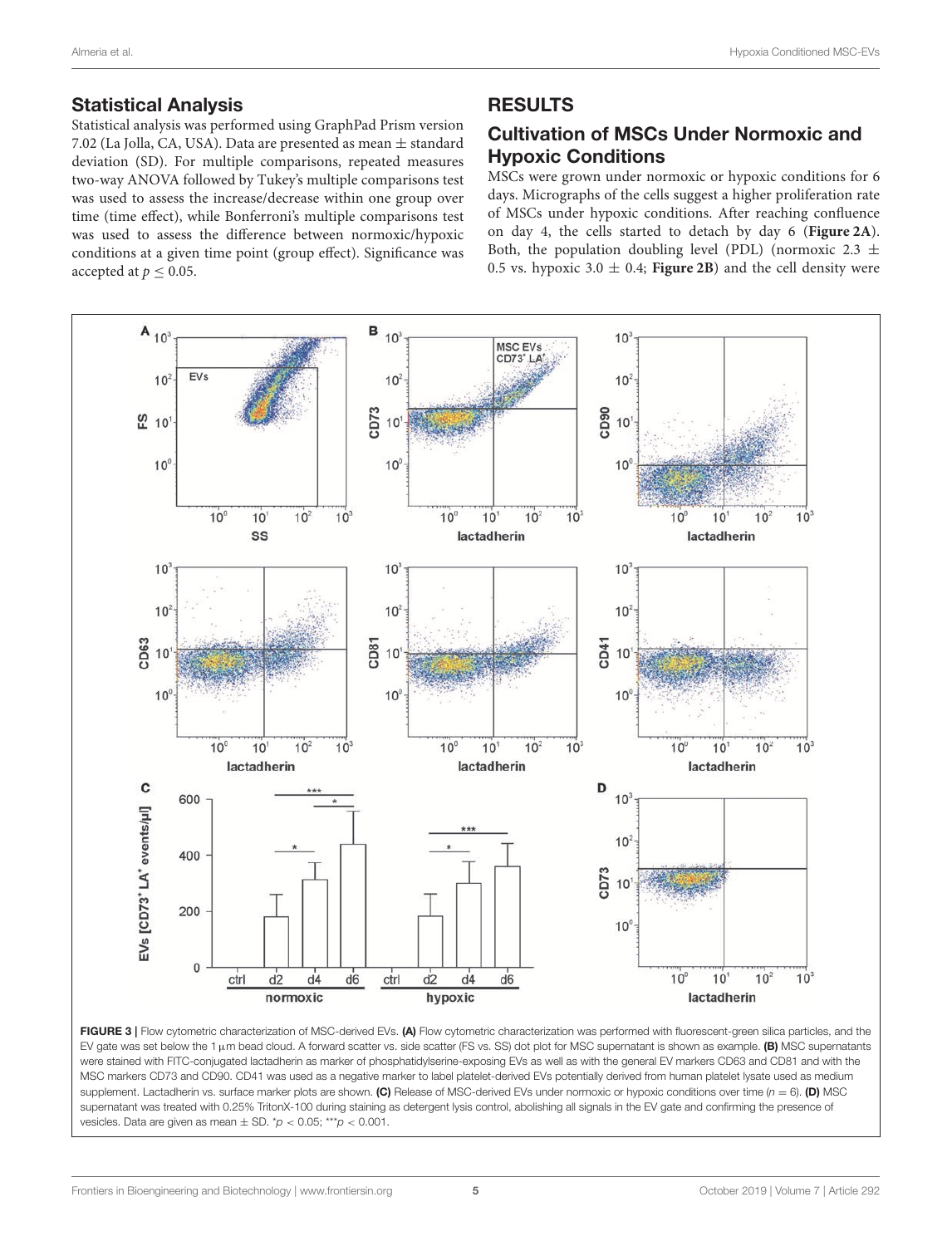significantly higher under hypoxic conditions (normoxic 1.6  $\times$  $10^5 \pm 3.4 \times 10^4$  vs. hypoxic  $2.2 \times 10^5 \pm 7.3 \times 10^4$  cells/cm<sup>2</sup>; **[Figure 2C](#page-3-0)**).

### Flow Cytometric Characterization of MSC-Derived EVs Under Normoxic and Hypoxic Conditions

According to flow cytometry, 100 and 75% of all EVs were positive for the MSC markers CD73 and CD90, respectively, while 35 and 40% were positive for the tetraspanins CD63 or CD81. Staining with CD41, which was included as control, did not provide evidence for the presence of EVs derived from the platelet lysate used as medium supplement (**[Figure 3B](#page-4-0)**). Detergent lysis by treatment of MSC culture supernatants with 0.25% Triton X-100 abolished all signals in the EV gate, confirming the presence of intact vesicles (**[Figure 3D](#page-4-0)**). Increased release of EVs was observed over time with a maximum after 6 days of cultivation. Supernatants from MSCs grown under normoxic or hypoxic conditions did not differ regarding the EV concentration (**[Figure 3C](#page-4-0)**).



<span id="page-5-0"></span>FIGURE 4 | Nanoparticle tracking analysis of MSC-derived EVs. The characterization was performed in scatter mode as described in Materials and Methods. (A) Mean particle sizes of MSC-derived EVs under normoxic or hypoxic conditions on day 2, 4 and 6; (B) mean number of particles/ml in MSC supernatants under normoxic or hypoxic conditions on day 2, 4, and 6. Data are presented as mean  $\pm$  SD ( $n = 6$ ;  $p' < 0.05$ ;  $p' < 0.01$ ).

# Characterization of MSC-Derived EVs by Nanoparticle Tracking Analysis

According to NTA, supernatants from MSCs grown under normoxic and hypoxic conditions did not differ with regard to mean particle size and concentration. Mean particle size increased over time for both groups, while we failed to detect an increase in total particle concentration over time for the individual groups (**[Figure 4](#page-5-0)**).

# Detection of EV Surface Signatures

The bead-based multiplex assay used to characterize EV surface signatures comprises 37 labeled capture bead populations, each of them coated with different monoclonal antibodies against individual EV surface antigens. Individual bead populations can be identified and gated based on their respective fluorescence intensity (**[Figure 5A](#page-6-0)**). After incubation with MSC culture supernatants, bead-captured EVs are detected by counterstaining with APC-labeled antibodies targeting the EV tetraspanins CD9, CD63 and CD81.

Platelet markers including CD49e (integrin α-5), CD9 (tetraspanin 29), CD62p (P-selectin), CD42a (glycoprotein IX) and CD29 (integrin β-1) were detected in the control medium containing 2.5% human platelet lysate. The MSC markers CD105 (endoglin, a receptor for transforming growth factor beta, TGFβ), CD63 and CD81 (tetraspanins), as well as CD146 (melanoma cell adhesion molecule) were detected at intermediate-positive APC fluorescence intensity for both, normoxic and hypoxic EVs. CD29 was present at high-positive APC fluorescence intensity on EVs from both, normoxic and hypoxic conditions. CD44, a surface glycoprotein involved in cell adhesion and migration, was expressed at significantly higher levels under normoxic as compared to hypoxic conditions (**[Figure 5B](#page-6-0)**).

# Characterization of Angiogenic Properties of MSC-Derived EVs From Normoxic and Hypoxic Conditions

We used a HUVEC tube formation assay to investigate the capacity of MSC-derived EVs to induce vascular tube formation. We employed an immortalized HUVEC cell line to increase the reproducibility, and seeded HUVECs onto growth factorreduced Matrigel to avoid induction of tube formation by growth factors. The total tube length (length of all branches and loops), the number of branches, branching points, and loops was significantly increased  $(p \lt 0.01)$  after incubation with EVs from hypoxic conditions, as compared to EVs from normoxic conditions, and as compared to the EV-depleted supernatants from normoxic and hypoxic conditions (**[Figure 6](#page-7-0)**). A rearrangement of HUVECs was observed for the EVdepleted supernatants, but without formation of complete tubes. Still, the tube formation parameters were higher than in the negative control.

# **DISCUSSION**

A number of beneficial effects has been observed upon cultivation of MSCs under hypoxic conditions, usually at  $1-10\%$  O<sub>2</sub>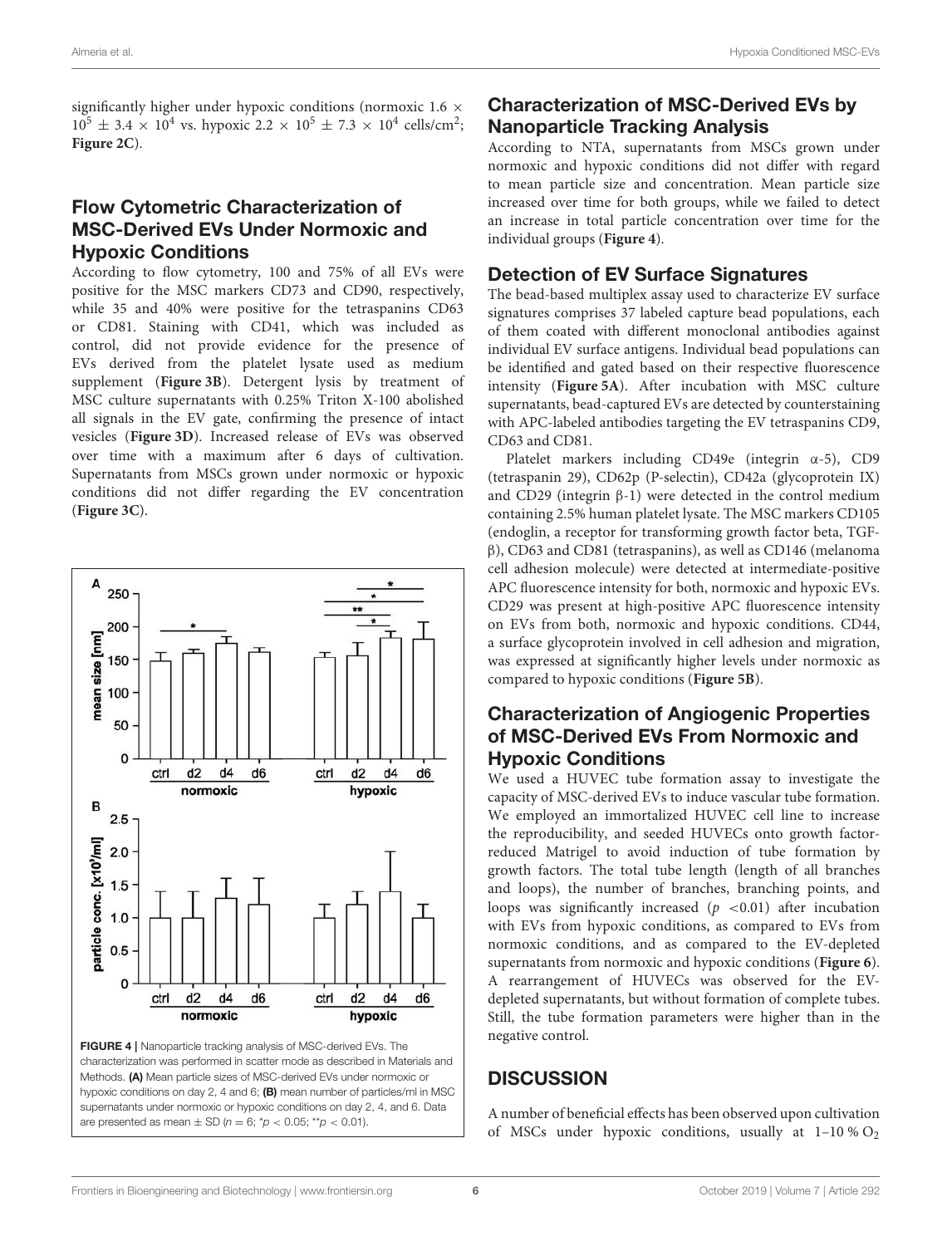

<span id="page-6-0"></span>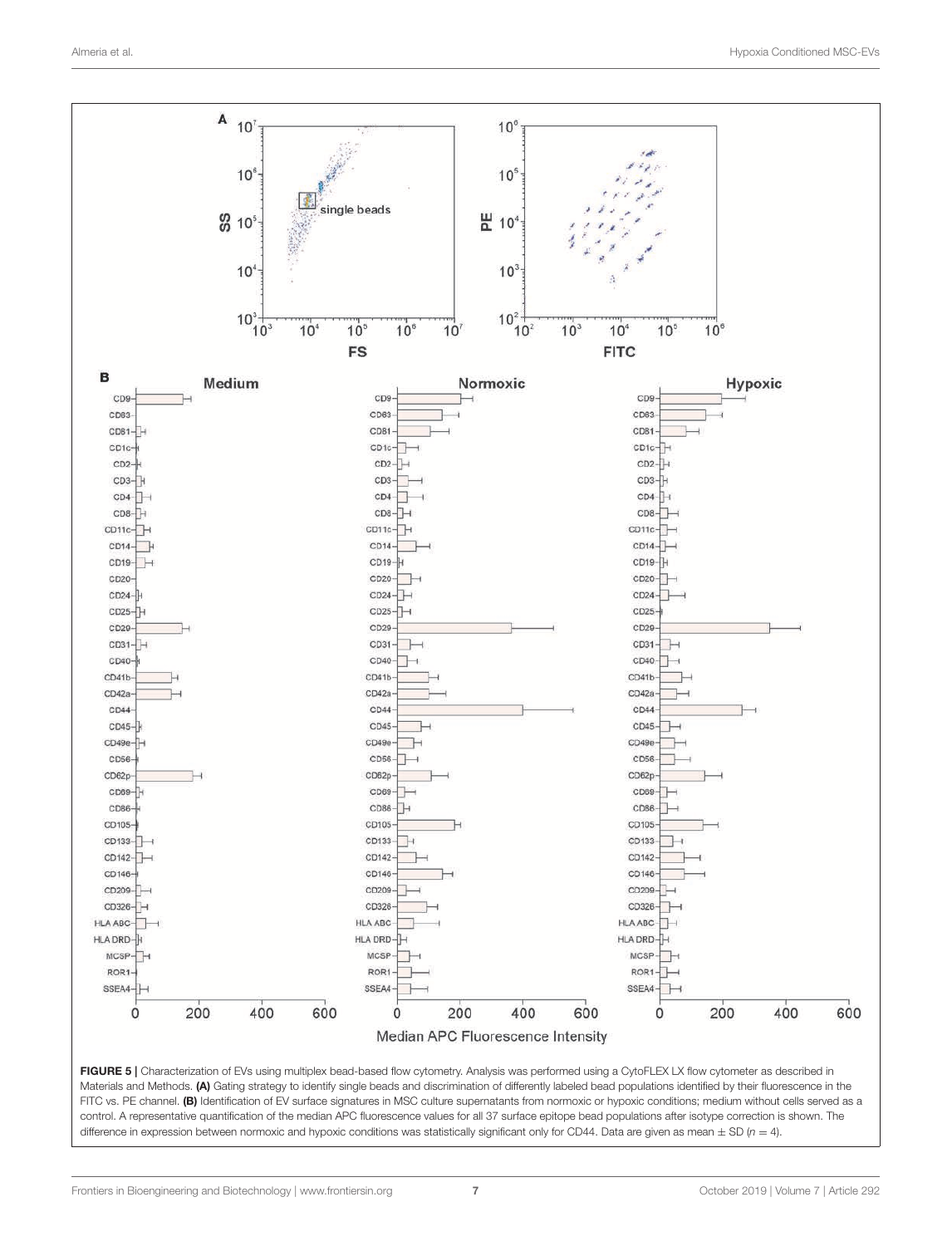

<span id="page-7-0"></span>[\(Lavrentieva et al., 2010\)](#page-10-16). Furthermore, the therapeutic potential of MSC-derived EVs has been shown in the field of kidney, heart, lung, as well as brain diseases [\(Börger et al., 2017;](#page-9-9) Phinney and Pittenger, [2017\)](#page-10-17).

Our current understanding is that MSC-derived EVs can mediate their effects mainly by horizontal transfer of mRNAs, miRNAs, and proteins to their target cells, and that this cargo is affected by cell culture conditions [\(Phan et al., 2018\)](#page-10-18). Next to the EV cargo, EV surface signatures are crucial for mediating the function of EVs, since they determine the interaction of EVs with their specific target cells.

In this study, we therefore aimed to characterize EVs derived from MSCs under normoxic and hypoxic conditions. We focused on potential differences regarding EV surface signatures as well as on differences related to angiogenesis, since enhanced angiogenesis of human umbilical vein endothelial cells has been previously described upon stimulation with exosome-like vesicles [\(Dai et al., 2017\)](#page-9-10).

We used a combination of markers for the flow cytometric characterization of MSC-derived EVs. Lactadherin served as a marker for EVs, since the large majority of EVs detectable in flow cytometry are known to be derived from the cell surface and to expose phospatidylserine. The tetraspanins CD63 and CD81 were used as additional EV markers, complemented by the MSC markers CD73 and CD90. CD41 was added as a marker for EVs potentially derived from the human platelet lysate that served as medium supplement. We found that, while the large majority of PS-exposing EVs were  $CD73^+$  or  $CD90^+$ ,  $<50\%$ of all PS-exposing EVs were  $CD63<sup>+</sup>$  or  $CD81<sup>+</sup>$ , most likely because the tetraspanins CD63 and CD81 are mainly associated with exosomes. Since the current detection limit for EVs in flow cytometry is about 250 nm [\(Saunderson et al., 2008;](#page-10-19) Crescitelli et al., [2013;](#page-9-11) [Willms et al., 2018\)](#page-11-13), smaller  $CD63<sup>+</sup>$  or  $CD81<sup>+</sup>$  EVs, including the majority of exosomes, remain undetected. Flow cytometry did not provide evidence for platelet-derived CD41<sup>+</sup> EVs in a size range above 250 nm, consistent with the fact that human platelet lysate was filtered  $(0.2 \mu m)$  prior to use.

With the flow cytometry protocol used in this study, the concentration of MSC-derived EVs  $(LA+CD73+CD90+CD63+CD41^-)$  was in the range of 2–4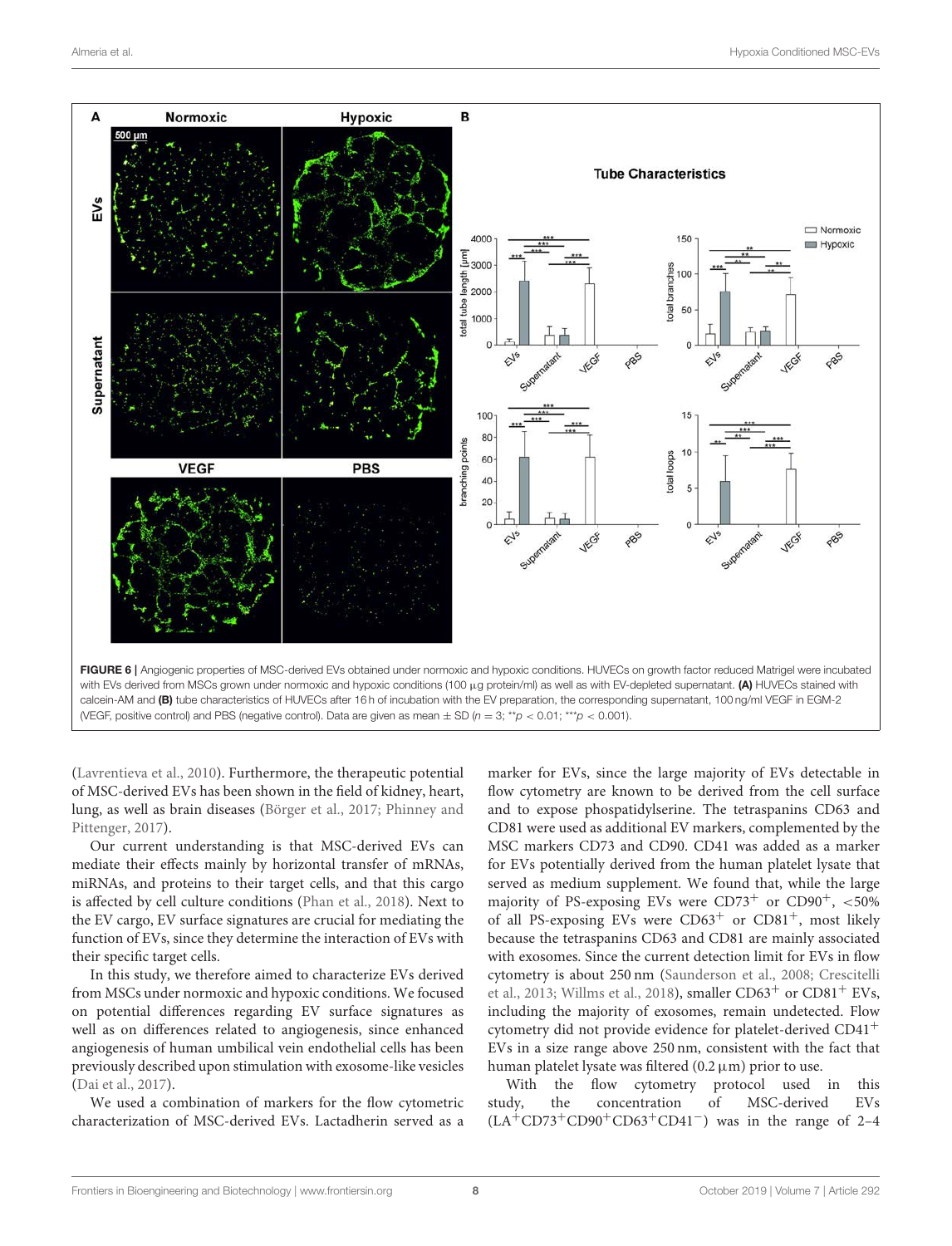$\times 10^5$  EVs/ml. Other studies have reported EV concentrations ranging from  $1 \times 10^8$  to  $1 \times 10^{11}$  EVs/ml, depending on the EV source, as well as the isolation and flow cytometry protocols used [\(Tripisciano et al., 2017;](#page-11-12) [Endzelins et al., 2018;](#page-9-4) [Reis et al., 2018;](#page-10-20) [Weiss et al., 2018\)](#page-11-6). The release of EVs in our study increased over time, correlating with the increasing cell number, in agreement with previous reports that frequent collection of cell culture supernatant enhances the yield of EVs [\(Patel et al., 2017\)](#page-10-9). Moreover, there is evidence that both, EV release and cell growth are reduced at higher initial seeding densities, supporting the notion that EVs are released to support

et al., [2017;](#page-10-9) [Ohyashiki et al., 2018\)](#page-10-21). Complementing flow cytometry, we used NTA to determine particle concentrations in MSC culture supernatants. Analysis in scatter mode yielded particle concentrations in the range of  $1 \times 10^9$  EVs/ml, more than 3 orders of magnitude higher as compared to flow cytometry. While this difference can be partly attributed to enhanced detection of smaller EVs using NTA, it also reflects the presence of non-vesicular particulate material derived from the cell culture medium [\(Lane et al.,](#page-10-22) [2017\)](#page-10-22), since NTA in scatter mode detects any light scattering event and thus is considerably less specific than flow cytometry. NTA also revealed a significant increase in the particle mean size over time. The particle size was comparable to previously published studies with a mean size ranging from 50 to 200 nm [\(Reis et al., 2018;](#page-10-20) [Valandani et al., 2018;](#page-11-14) [Li et al., 2019;](#page-10-23) Witwer et al., [2019\)](#page-11-15).

intercellular communication in the culture environment (Patel

Bead-based multiplex flow cytometry used to characterize EV surface signatures [\(Wiklander et al., 2018\)](#page-11-10) did not indicate differences for vesicular (CD63, CD81) or MSC markers under normoxic vs. hypoxic conditions. As an exception, CD44, an MSC glycoprotein involved in cell-cell interaction, cell adhesion, and migration [\(Ramos et al., 2016\)](#page-10-24), was significantly upregulated on EVs obtained under normoxic as compared to hypoxic conditions. CD44 expression on MSC-derived EVs has been previously shown to be required for their uptake by target cells [\(Bruno et al., 2009;](#page-9-12) [Monsel et al., 2015\)](#page-10-25). Moreover, CD44 expressing EVs have been recently implicated in antiinflammatory effects, since the prevention of  $CD44<sup>+</sup>$  EV uptake by monocyte-derived macrophages (MDM) using an anti-CD44 antibody abrogated the ability of MSC-conditioned medium (and thus of MSC-derived EVs) to reduce macrophage TNF secretion [\(Morrison et al., 2017\)](#page-10-26). However, based on our current data, we are not able to link the enhanced CD44 expression on normoxic EVs to the observed differences in angiogenesis induced by normoxic vs. hypoxic EVs.

Bead-based multiplex flow cytometry also revealed the presence of platelet-derived markers, specifically CD62p, in MSC culture supernatants, likely due to the use of human platelet lysate as cell culture supplement. While filtered  $(0.2 \mu m)$ platelet lysate was used, which did not contain detectable amounts of EVs in a size range above 250 nm according to flow cytometry, smaller platelet-derived EVs (or even soluble CD62p) remained undetected in flow cytometry, but were caught by beads coated with anti-CD62p and therefore detected in bead-based flow cytometry.

To investigate potential functional differences for normoxic and hypoxic MSC-derived EVs, we focused on their ability to support angiogenesis. MSCs and MSC-conditioned cell culture supernatants are known to induce vascular tube formation of HUVECs [\(Sorrell et al., 2009\)](#page-10-27). Apparently, this paracrine effect is not only caused by soluble growth factors, such as fibroblast growth factor (FGF) and VEGF, or by cytokines, but also by specific factors associated with EVs [\(Nakamura et al., 2015;](#page-10-28) [Merino-Gonzalez et al., 2016\)](#page-10-29). MSC-derived EVs are known to stimulate angiogenesis [\(Lopatina et al., 2014\)](#page-10-30) despite their low levels of VEGF [\(Nakamura et al., 2015\)](#page-10-28). Furthermore, it is known that MSCs and MSC culture supernatants from hypoxic conditions promote angiogenic effects, which are commonly assessed by the tube formation of HUVECs [\(Stubbs et al., 2012;](#page-11-16) [Hsiao et al., 2013\)](#page-10-31). Still, it has not been previously addressed whether similar effects are induced by MSC-derived EVs obtained under hypoxic conditions. Incubation of HUVECs with purified MSC-derived EVs or the corresponding EV-depleted MSC culture supernatants significantly increased vascular tube formation for EVs from hypoxic conditions. The induction was comparable to the positive control, 100 ng/ml VEGF in EGM-2 containing a mixture of growth factors including FGF, epidermal growth factor (EGF) and insulin-like growth factor (IGF). MSCderived EVs from normoxic conditions, in contrast, induced the formation of only a small number of branches, but no intact loops, which is not consistent with a previous study in which normoxic EVs significantly increased tube formation as compared to the EV-depleted MSC culture supernatant (Lopatina et al., [2014;](#page-10-30) [Nakamura et al., 2015\)](#page-10-28).

Overall, hypoxic conditioning of MSCs appears to increase vascular tube formation induced by MSC-derived EVs, suggesting that the induction of vascular tube formation by MSC-derived EVs is mainly mediated by EVs and to a lesser extent by soluble growth factors or cytokines present in the culture supernatant. This is in line with recent findings that angiogenic effects are mainly promoted by the transfer of miRNAs, such as miR-21, miR-23a, miR-125a, miR-126, and miR-130a [\(Liang et al., 2016;](#page-10-32) [Gong et al., 2017;](#page-10-33) [Zimta et al.,](#page-11-17) [2019\)](#page-11-17).

While our data indicate that hypoxic preconditioning of MSCs can promote the ability of the corresponding MSC-derived EVs to induce vascular tube formation, further effects of hypoxic preconditioning remain to be elucidated. Hypoxic preconditioning might also increase other effects that are usually enhanced in MSCs from hypoxic conditions, such as chondrogenesis [\(Malladi et al., 2006\)](#page-10-34), immunosuppressive properties [\(Roemeling-van Rhijn et al.,](#page-10-35) [2013\)](#page-10-35), or the expression of regenerative growth factors [\(Wei et al., 2012;](#page-11-18) [Chang et al., 2013\)](#page-9-13).

Our findings highlight the relevance of culture conditions for the generation and composition of MSC-derived EVs, which has already been subject of a number of studies [\(Phan et al.,](#page-10-18) [2018\)](#page-10-18). MSCs were shown to produce more EVs when cultivated as 3D aggregates as compared to 2D cultivation, and these EVs displayed enhanced angiogenic and neurogenic potential. These effects were further promoted by cultivation of 3D aggregates under dynamic conditions [\(Cha et al., 2018\)](#page-9-14), and the generation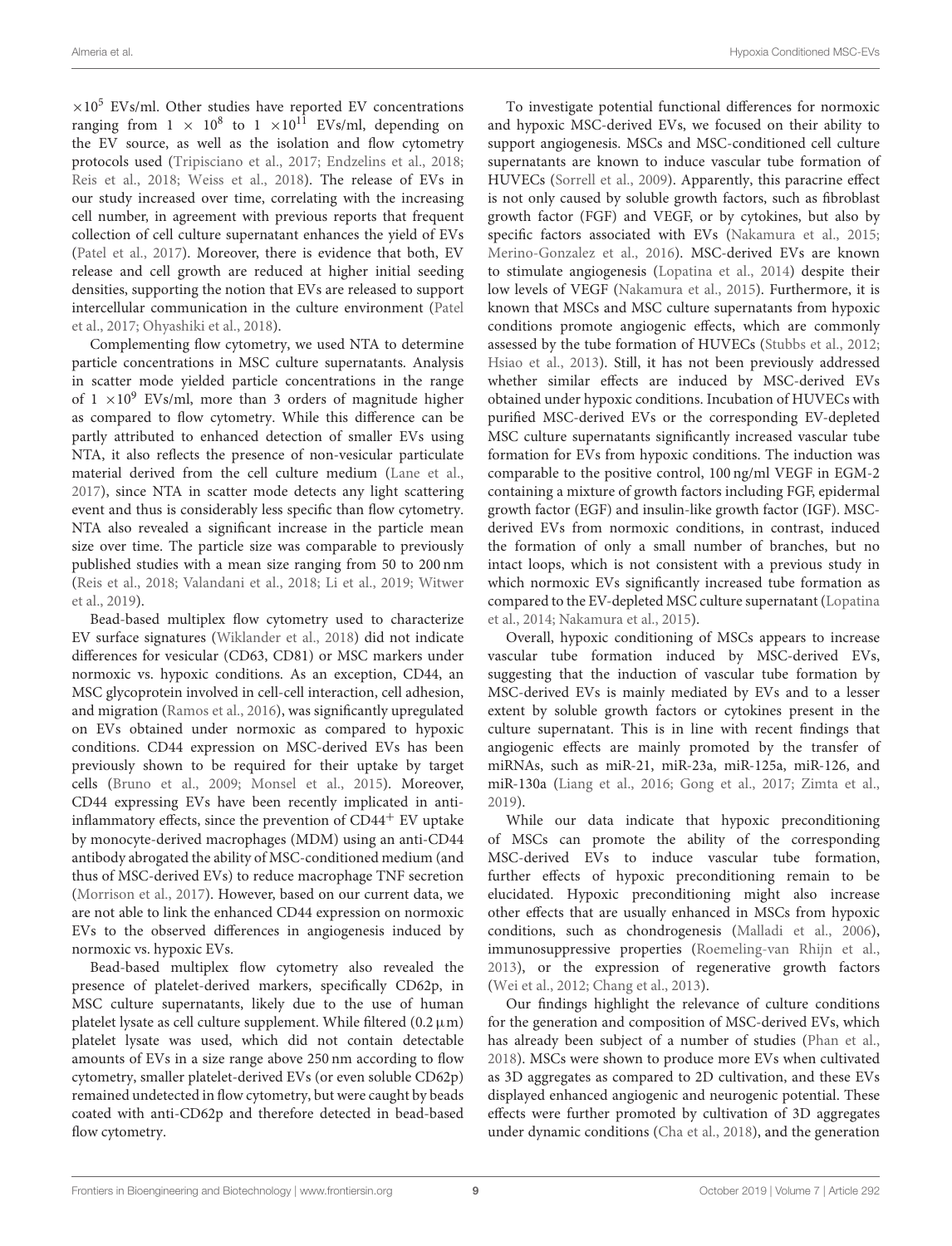of EVs was elevated when MSCs were grown on a 3D collagen matrix [\(Tao et al., 2017\)](#page-11-19). Apparently, physiological culture conditions can increase both, the therapeutic potential of MSCs and the potency of MSC-derived EVs. In this context, bioreactor systems for the expansion of MSCs in 3D aggregates under hypoxic conditions [\(Egger et al., 2017\)](#page-9-6) are suited to generate and control physiological culture conditions. While the efficiency and the potency of EVs produced in these systems need to be subject of future studies, bioreactor systems will probably play key roles in the stable, large-scale production of MSC-EVs under physiologic conditions [\(Egger et al., 2018\)](#page-9-15).

### CONCLUSIONS

In this study, we characterized MSC-derived EVs from hypoxic conditions in comparison to normoxic MSC-EVs. We found that hypoxia conditioned MSC-EVs induced significantly increased epithelial tube formation when compared to normoxic EVs. This effect was largely mediated by EVs and not by other soluble factors, suggesting that hypoxic conditioning might be used to increase the therapeutic potential of MSC-EVs.

# DATA AVAILABILITY STATEMENT

The raw data supporting the conclusions of this manuscript will be made available by the authors, without undue reservation, to any qualified researcher.

### ETHICS STATEMENT

The studies involving human participants were reviewed and approved by Ethics committee of the Medical University

### **REFERENCES**

- <span id="page-9-5"></span>Bian, S. Y., Zhang, L. P., Duan, L. F., Wang, X., Min, Y., and Yu, H. P. (2014). Extracellular vesicles derived from human bone marrow mesenchymal stem cells promote angiogenesis in a rat myocardial infarction model. J. Mol. Med. 92, 387–397. doi: [10.1007/s00109-013-1110-5](https://doi.org/10.1007/s00109-013-1110-5)
- <span id="page-9-9"></span>Börger, V., Bremer, M., Ferrer-Tur, R., Gockeln, L., Stambouli, O., Becic, A., et al. (2017). Mesenchymal stem/stromal cell-derived extracellular vesicles and their potential as novel immunomodulatory therapeutic agents. Int. J. Mol. Sci. 18:E1450. doi: [10.3390/ijms18071450](https://doi.org/10.3390/ijms18071450)
- <span id="page-9-12"></span>Bruno, S., Grange, C., Deregibus, M. C., Calogero, R. A., Saviozzi, S., Collino, F., et al. (2009). Mesenchymal stem cell-derived microvesicles protect against acute tubular injury. J. Am. Soc. Nephrol. 20, 1053–1067. doi: [10.1681/ASN.2008070798](https://doi.org/10.1681/ASN.2008070798)
- <span id="page-9-8"></span>Carpentier, G. (2012). Angiogenesis Analyzer for ImageJ. Available online at: [http://](http://imagej.nih.gov/ij/macros/toolsets/Angiogenesis%20Analyzer.txt) [imagej.nih.gov/ij/macros/toolsets/Angiogenesis%20Analyzer.txt](http://imagej.nih.gov/ij/macros/toolsets/Angiogenesis%20Analyzer.txt)
- <span id="page-9-14"></span>Cha, J. M., Shin, E. K., Sung, J. H., Moon, G. J., Kim, E. H., Cho, Y. H., et al. (2018). Efficient scalable production of therapeutic microvesicles derived from human mesenchymal stem cells. Sci. Rep. 8:1171. doi: [10.1038/s41598-018-19211-6](https://doi.org/10.1038/s41598-018-19211-6)
- <span id="page-9-13"></span>Chang, C. P., Chio, C. C., Cheong, C. U., Chao, C. M., Cheng, B. C., and Lin, M. T. (2013). Hypoxic preconditioning enhances the therapeutic potential of the secretome from cultured human mesenchymal stem cells in experimental traumatic brain injury. Clin. Sci. 124, 165–176. doi: [10.1042/CS20120226](https://doi.org/10.1042/CS20120226)
- <span id="page-9-0"></span>Cocucci, E., and Meldolesi, J. (2015). Ectosomes and exosomes: shedding the confusion between extracellular vesicles. Trends Cell Biol. 25, 364–372. doi: [10.1016/j.tcb.2015.01.004](https://doi.org/10.1016/j.tcb.2015.01.004)

Vienna, Austria. The patients/participants provided their written informed consent to participate in this study.

# AUTHOR CONTRIBUTIONS

CA performed cell culture experiments and tube formation assays and wrote the manuscript. RW designed and performed flow cytometry experiments, interpreted the data, and wrote the manuscript. MR performed cell culture experiments. CT performed NTA measurements and contributed to interpretation of the data and to writing the manuscript. CK and VW designed the study and reviewed the manuscript. DE designed the cell culture experiments, interpreted the data, and wrote the manuscript. All authors read and approved the final manuscript.

### FUNDING

This work was funded by the Christian Doppler Society (Christian Doppler Laboratory for Innovative Therapy Approaches in Sepsis).

### ACKNOWLEDGMENTS

We are grateful to Prof. Hannes Stockinger from the Medical University of Vienna for providing the immortalized HUVEC cell line.

#### SUPPLEMENTARY MATERIAL

<span id="page-9-7"></span>The Supplementary Material for this article can be found [online at: https://www.frontiersin.org/articles/10.3389/fbioe.](https://www.frontiersin.org/articles/10.3389/fbioe.2019.00292/full#supplementary-material) 2019.00292/full#supplementary-material

- <span id="page-9-11"></span>Crescitelli, R., Lässer, C., Szabó, T. G., Kittel, A., Eldh, M., Dianzani, I., et al. (2013). Distinct RNA profiles in subpopulations of extracellular vesicles: apoptotic bodies, microvesicles and exosomes. J. Extracell Vesicles 2:20677. doi: [10.3402/jev.v2i0.20677](https://doi.org/10.3402/jev.v2i0.20677)
- <span id="page-9-10"></span>Dai, M., Yu, M., Zhang, Y., and Tian, W. (2017). Exosome-like vesicles derived from adipose tissue provide biochemical cues for adipose tissue regeneration. Tissue Eng. Part A 23, 1221–1230. doi: [10.1089/ten.tea.2017.0045](https://doi.org/10.1089/ten.tea.2017.0045)
- <span id="page-9-1"></span>Dragovic, R., Collett, G., Hole, P., Ferguson, D., Redman, C., Sargent, I., et al. (2015). Isolation of syncytiotrophoblast microvesicles and exosomes and their characterisation by multicolour flow cytometry and fluorescence Nanoparticle Tracking Analysis. Methods 87, 64–74. doi: [10.1016/j.ymeth.2015.03.028](https://doi.org/10.1016/j.ymeth.2015.03.028)
- <span id="page-9-2"></span>Dragovic, R. A., Gardiner, C., Brooks, A. S., Tannetta, D. S., Ferguson, D. J., Hole, P., et al. (2011). Sizing and phenotyping of cellular vesicles using Nanoparticle Tracking Analysis. Nanomed. Nanotechn. Biol. Med. 7, 780–788. doi: [10.1016/j.nano.2011.04.003](https://doi.org/10.1016/j.nano.2011.04.003)
- <span id="page-9-3"></span>Dufrane, D. (2017). Impact of age on human adipose stem cells for bone tissue engineering. Cell Transplant. 26, 1496–1504. doi: [10.1177/0963689717721203](https://doi.org/10.1177/0963689717721203)
- <span id="page-9-6"></span>Egger, D., Schwedhelm, I., Hansmann, J., and Kasper, C. (2017). Hypoxic threedimensional scaffold-free aggregate cultivation of mesenchymal stem cells in a stirred tank reactor. Bioengineering [4:E47. doi: 10.3390/bioengineering40](https://doi.org/10.3390/bioengineering4020047) 20047
- <span id="page-9-15"></span>Egger, D., Tripisciano, C., Weber, V., Dominici, M., and Kasper, C. (2018). Dynamic cultivation of mesenchymal stem cell aggregates. Bioengineering 5:E48. doi: [10.3390/bioengineering5020048](https://doi.org/10.3390/bioengineering5020048)
- <span id="page-9-4"></span>Endzelins, E., Abols, A., Buss, A., Zandberga, E., Palviainen, M., Siljander, P., et al. (2018). Extracellular vesicles derived from hypoxic colorectal cancer cells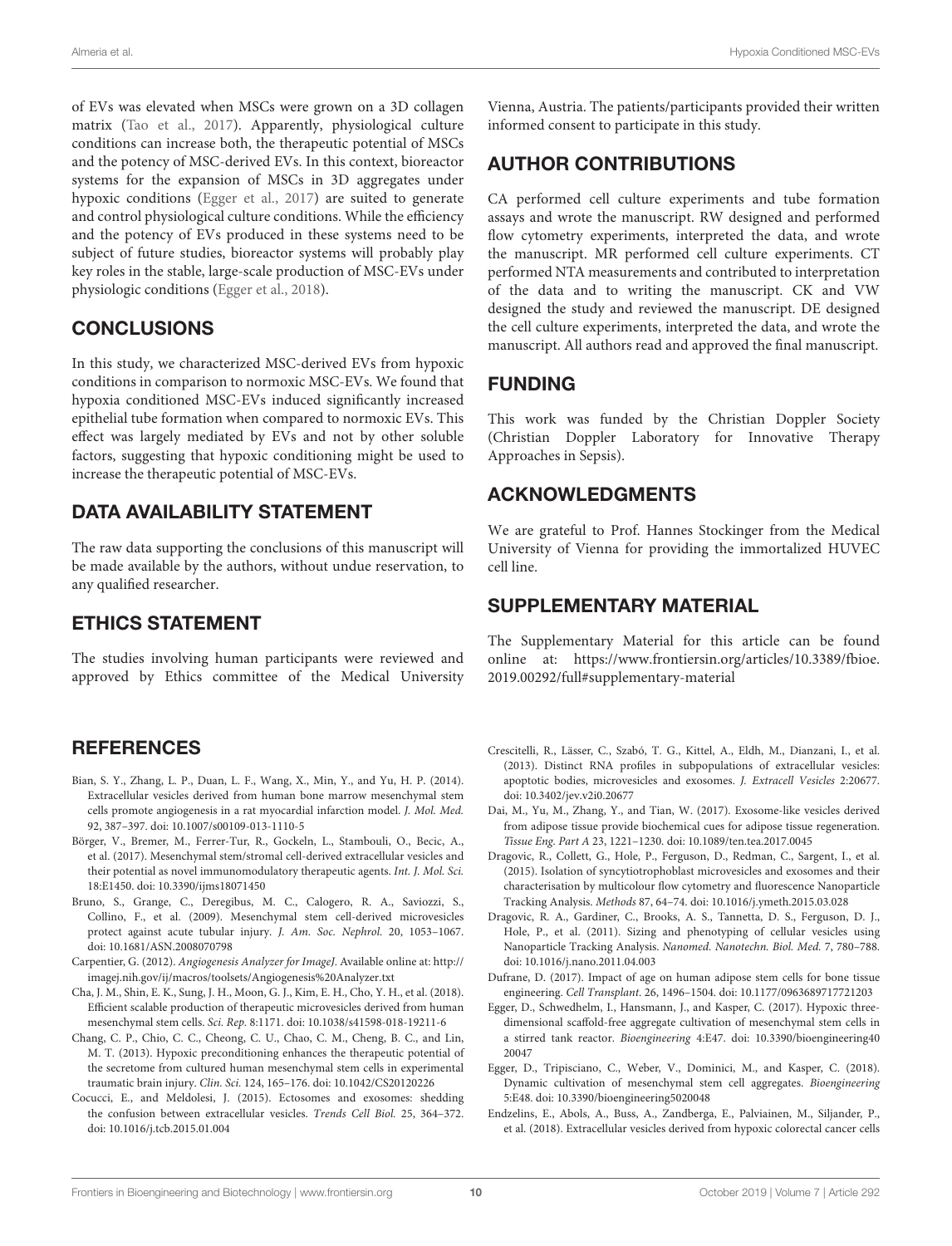confer metastatic phenotype to non-metastatic cancer cells. Anticancer Res. 38, 5139–5147. doi: [10.21873/anticanres.12836](https://doi.org/10.21873/anticanres.12836)

- <span id="page-10-2"></span>Gnecchi, M., Zhang, Z. P., Ni, A. G., and Dzau, V. J. (2008). Paracrine mechanisms in adult stem cell signaling and therapy. Circ. Res. 103, 1204–1219. doi: [10.1161/CIRCRESAHA.108.176826](https://doi.org/10.1161/CIRCRESAHA.108.176826)
- <span id="page-10-33"></span>Gong, M., Yu, B., Wang, J. C., Wang, Y. G., Liu, M., Paul, C., et al. (2017). Mesenchymal stem cells release exosomes that transfer miRNAs to endothelial cells and promote angiogenesis. Oncotarget 8, 45200–45212. doi: [10.18632/oncotarget.16778](https://doi.org/10.18632/oncotarget.16778)
- <span id="page-10-31"></span>Hsiao, S. T., Lokmic, Z., Peshavariya, H., Abberton, K. M., Dusting, G. J., Lim, S. Y., et al. (2013). Hypoxic conditioning enhances the angiogenic paracrine activity of human adipose-derived stem cells. Stem Cells Dev. 22, 1614–1623. doi: [10.1089/scd.2012.0602](https://doi.org/10.1089/scd.2012.0602)
- <span id="page-10-3"></span>Karp, J. M., and Teol, G. S. L. (2009). Mesenchymal stem cell homing: the devil is in the details. Cell Stem Cell 4, 206–216. doi: [10.1016/j.stem.2009.02.001](https://doi.org/10.1016/j.stem.2009.02.001)
- <span id="page-10-11"></span>Kilic, T., Valinhas, A. T. D., Wall, I., Renaud, P., and Carrara, S. (2018). Label-free detection of hypoxia-induced extracellular vesicle secretion from MCF-7 cells. Sci. Rep. 8:9402. doi: [10.1038/s41598-018-27203-9](https://doi.org/10.1038/s41598-018-27203-9)
- <span id="page-10-13"></span>King, H. W., Michael, M. Z., and Gleadle, J. M. (2012). Hypoxic enhancement of exosome release by breast cancer cells. BMC Cancer 12:421. doi: [10.1186/1471-2407-12-421](https://doi.org/10.1186/1471-2407-12-421)
- <span id="page-10-8"></span>Kinnaird, T., Stabile, E., Burnett, M., Lee, C., Barr, S., Fuchs, S., et al. (2004). Marrow-derived stromal cells express genes encoding a broad spectrum of arteriogenic cytokines and promote in vitro and in vivo arteriogenesis through paracrine mechanisms. Circ. Res. 94, 678–685. doi: [10.1161/01.RES.0000118601.37875.AC](https://doi.org/10.1161/01.RES.0000118601.37875.AC)
- <span id="page-10-22"></span>Lane, R. E., Korbie, D., Trau, M., and Hill, M. M. (2017). "Purification protocols for extracellular vesicles," in Extracellular Vesicles. Methods in Molecular Biology, Vol. 1660, eds W. Kuo and S. Jia (New York, NY: Springer; Humana Press), 111–130. doi: [10.1007/978-1-4939-7253-1\\_10](https://doi.org/10.1007/978-1-4939-7253-1_10)
- <span id="page-10-16"></span>Lavrentieva, A., Majore, I., Kasper, C., and Hass, R. (2010). Effects of hypoxic culture conditions on umbilical cord-derived human mesenchymal stem cells. Cell Commun. Signal. 8:18. doi: [10.1186/1478-811X-8-18](https://doi.org/10.1186/1478-811X-8-18)
- <span id="page-10-23"></span>Li, X., Liu, L. L., Yao, J. L., Wang, K., and Ai, H. (2019). Human umbilical cord mesenchymal stem cell-derived extracellular vesicles inhibit endometrial cancer cell proliferation and migration through delivery of exogenous miR-302a. Stem Cells Int. 2019:8108576. doi: [10.1155/2019/8108576](https://doi.org/10.1155/2019/8108576)
- <span id="page-10-32"></span>Liang, X., Zhang, L., Wang, S., Han, Q., and Zhao, R. C. (2016). Exosomes secreted by mesenchymal stem cells promote endothelial cell angiogenesis by transferring miR-125a. J. Cell Sci. 129, 2182–2189. doi: [10.1242/jcs.170373](https://doi.org/10.1242/jcs.170373)
- <span id="page-10-6"></span>Liu, M., Lei, H., Dong, P., Fu, X., Yang, Z., Yang, Y., et al. (2017). Adiposederived mesenchymal stem cells from the elderly exhibit decreased migration and differentiation abilities with senescent properties. Cell Transplant. 26, 1505–1519. doi: [10.1177/0963689717721221](https://doi.org/10.1177/0963689717721221)
- <span id="page-10-12"></span>Lo Sicco, C., Reverberi, D., Balbi, C., Ulivi, V., Principi, E., Pascucci, L., et al. (2017). Mesenchymal stem cell-derived extracellular vesicles as mediators of anti-inflammatory effects: endorsement of macrophage polarization. Stem Cells Transl. Med. 6, 1018–1028. doi: [10.1002/sctm.16-0363](https://doi.org/10.1002/sctm.16-0363)
- <span id="page-10-30"></span>Lopatina, T., Bruno, S., Tetta, C., Kalinina, N., Porta, M., and Camussi, G. (2014). Platelet-derived growth factor regulates the secretion of extracellular vesicles by adipose mesenchymal stem cells and enhances their angiogenic potential. Cell Commun. Signal. 12:26. doi: [10.1186/1478-811X-12-26](https://doi.org/10.1186/1478-811X-12-26)
- <span id="page-10-34"></span>Malladi, P., Xu, Y., Chiou, M., Giaccia, A. J., and Longaker, M. T. (2006). Effect of reduced oxygen tension on chondrogenesis and osteogenesis in adiposederived mesenchymal cells. Am. J. Physiol. Cell Physiol. 290, C1139–1146. doi: [10.1152/ajpcell.00415.2005](https://doi.org/10.1152/ajpcell.00415.2005)
- <span id="page-10-1"></span>Mastrolia, I., Foppiani, E. M., Murgia, A., Candini, O., Samarelli, A. V., Grisendi, G., et al. (2019). Concise review: challenges in clinical development of mesenchymal stromal/stem cells. Stem Cells Transl. Med. doi: [10.1002/sctm.19-0044.](https://doi.org/10.1002/sctm.19-0044) [Epub ahead of print].
- <span id="page-10-29"></span>Merino-Gonzalez, C., Zuniga, F. A., Escudero, C., Ormazabal, V., Reyes, C., Nova-Lamperti, E., et al. (2016). Mesenchymal stem cell-derived extracellular vesicles promote angiogenesis: potencial clinical application. Front. Physiol. 7:24. doi: [10.3389/fphys.2016.00024](https://doi.org/10.3389/fphys.2016.00024)
- <span id="page-10-25"></span>Monsel, A., Zhu, Y.-,g., Gennai, S., Hao, Q., Hu, S., Rouby, J.-J., et al. (2015). Therapeutic effects of human mesenchymal stem cell–derived microvesicles in severe pneumonia in mice. Am. J. Respir. Crit. Care Med. 192, 324–336. doi: [10.1164/rccm.201410-1765OC](https://doi.org/10.1164/rccm.201410-1765OC)
- <span id="page-10-26"></span>Morrison, T. J., Jackson, M. V., Cunningham, E. K., Kissenpfennig, A., McAuley, D. F., O'Kane, C. M., et al. (2017). Mesenchymal stromal cells modulate macrophages in clinically relevant lung injury models by extracellular vesicle mitochondrial transfer. Am. J. Respir. Crit. Care Med. 196, 1275–1286. doi: [10.1164/rccm.201701-0170OC](https://doi.org/10.1164/rccm.201701-0170OC)
- <span id="page-10-28"></span>Nakamura, Y., Miyaki, S., Ishitobi, H., Matsuyama, S., Nakasa, T., Kamei, N., et al. (2015). Mesenchymal-stem-cell-derived exosomes accelerate skeletal muscle regeneration. FEBS Lett. 589, 1257–1265. doi: [10.1016/j.febslet.2015.03.031](https://doi.org/10.1016/j.febslet.2015.03.031)
- <span id="page-10-7"></span>Nekanti, U., Dastidar, S., Venugopal, P., Totey, S., and Ta, M. (2010). Increased proliferation and analysis of differential gene expression in human Wharton's jelly-derived mesenchymal stromal cells under hypoxia. Int. J. Biol. Sci. 6:499. doi: [10.7150/ijbs.6.499](https://doi.org/10.7150/ijbs.6.499)
- <span id="page-10-14"></span>Neumann, A., Lavrentieva, A., Heilkenbrinker, A., Loenne, M., and Kasper, C. (2014). Characterization and application of a disposable rotating bed bioreactor for mesenchymal stem cell expansion. Bioengineering 1, 231–245. doi: [10.3390/bioengineering1040231](https://doi.org/10.3390/bioengineering1040231)
- <span id="page-10-21"></span>Ohyashiki, J. H., Umezu, T., and Ohyashiki, K. (2018). Extracellular vesiclemediated cell-cell communication in haematological neoplasms. Philos. Trans. Roy. Soc. B Biol. Sci. 372:1737. doi: [10.1098/rstb.2016.0484](https://doi.org/10.1098/rstb.2016.0484)
- <span id="page-10-9"></span>Patel, D. B., Gray, K. M., Santharam, Y., Lamichhane, T. N., Stroka, K. M., and Jay, S. M. (2017). Impact of cell culture parameters on production and vascularization bioactivity of mesenchymal stem cell-derived extracellular vesicles. Bioeng. Trans. Med. 2, 170–179. doi: [10.1002/btm2.10065](https://doi.org/10.1002/btm2.10065)
- <span id="page-10-18"></span>Phan, J., Kumar, P., Hao, D., Gao, K., Farmer, D., and Wang, A. J. (2018). Engineering mesenchymal stem cells to improve their exosome efficacy and yield for cell-free therapy. J. Extracell Vesicles 7:1522236. doi: [10.1080/20013078.2018.1522236](https://doi.org/10.1080/20013078.2018.1522236)
- <span id="page-10-17"></span>Phinney, D. G., and Pittenger, M. F. (2017). Concise review: MSC-derived [exosomes for cell-free therapy.](https://doi.org/10.1002/stem.2575) Stem Cells 35, 851–858. doi: 10.1002/ stem.2575
- <span id="page-10-24"></span>Ramos, T. L., Sanchez-Abarca, L. I., Muntion, S., Preciado, S., Puig, N., Lopez-Ruano, G., et al. (2016). MSC surface markers (CD44, CD73, and CD90) can identify human MSC-derived extracellular vesicles by conventional flow cytometry. Cell Commun. Signal. 14:2. doi: [10.1186/s12964-015-0124-8](https://doi.org/10.1186/s12964-015-0124-8)
- <span id="page-10-20"></span>Reis, M., Mavin, E., Nicholson, L., Green, K., Dickinson, A. M., and Wang, X. N. (2018). Mesenchymal stromal cell-derived extracellular vesicles attenuate dendritic cell maturation and function. Front. Immunol. 9:2538. doi: [10.3389/fimmu.2018.02538](https://doi.org/10.3389/fimmu.2018.02538)
- <span id="page-10-35"></span>Roemeling-van Rhijn, M., Mensah, F. K., Korevaar, S. S., Leijs, M. J., van Osch, G. J., Ijzermans, J. N., et al. (2013). Effects of hypoxia on the immunomodulatory properties of adipose tissue-derived mesenchymal stem cells. Front. Immunol. 4:203. doi: [10.3389/fimmu.2013.00203](https://doi.org/10.3389/fimmu.2013.00203)
- <span id="page-10-10"></span>Salomon, C., Ryan, J., Sobrevia, L., Kobayashi, M., Ashman, K., Mitchell, M., et al. (2013). Exosomal signaling during hypoxia mediates microvascular endothelial cell migration and vasculogenesis. PLoS ONE 8:e68451. doi: [10.1371/journal.pone.0068451](https://doi.org/10.1371/journal.pone.0068451)
- <span id="page-10-19"></span>Saunderson, S. C., Schuberth, P. C., Dunn, A. C., Miller, L., Hock, B. D., MacKay, P. A., et al. (2008). Induction of exosome release in primary B cells stimulated via CD40 and the IL-4 receptor. J. Immunol. 180, 8146–8152. doi: [10.4049/jimmunol.180.12.8146](https://doi.org/10.4049/jimmunol.180.12.8146)
- <span id="page-10-15"></span>Schiller, H. B., Szekeres, A., Binder, B. R., Stockinger, H., and Leksa, V. (2009). Mannose 6-phosphate/insulin-like growth factor 2 receptor limits cell invasion by controlling alpha V beta 3 integrin expression and proteolytic processing of urokinase-type plasminogen activator receptor. Mol. Biol. Cell 20, 745–756. doi: [10.1091/mbc.e08-06-0569](https://doi.org/10.1091/mbc.e08-06-0569)
- <span id="page-10-5"></span>Simpson, R. J., Jensen, S. S., and Lim, J. W. (2008). Proteomic profiling of exosomes: current perspectives. Proteomics 8, 4083–4099. doi: [10.1002/pmic.200800109](https://doi.org/10.1002/pmic.200800109)
- <span id="page-10-4"></span>Sokolova, V., Ludwig, A.-K., Hornung, S., Rotan, O., Horn, P. A., Epple, M., et al. (2011). Characterisation of exosomes derived from human cells by nanoparticle tracking analysis and scanning electron microscopy. Coll. Surf. B Biointerfaces 87, 146–150. doi: [10.1016/j.colsurfb.2011.05.013](https://doi.org/10.1016/j.colsurfb.2011.05.013)
- <span id="page-10-27"></span>Sorrell, J. M., Baber, M. A., and Caplan, A. I. (2009). Influence of adult mesenchymal stem cells on in vitro vascular formation. Tissue Eng. Part A 15, 1751–1761. doi: [10.1089/ten.tea.2008.0254](https://doi.org/10.1089/ten.tea.2008.0254)
- <span id="page-10-0"></span>Squillaro, T., Peluso, G., and Galderisi, U. (2016). Clinical trials with mesenchymal stem cells: an update. Cell Transplant. 25, 829–848. doi: [10.3727/096368915X689622](https://doi.org/10.3727/096368915X689622)